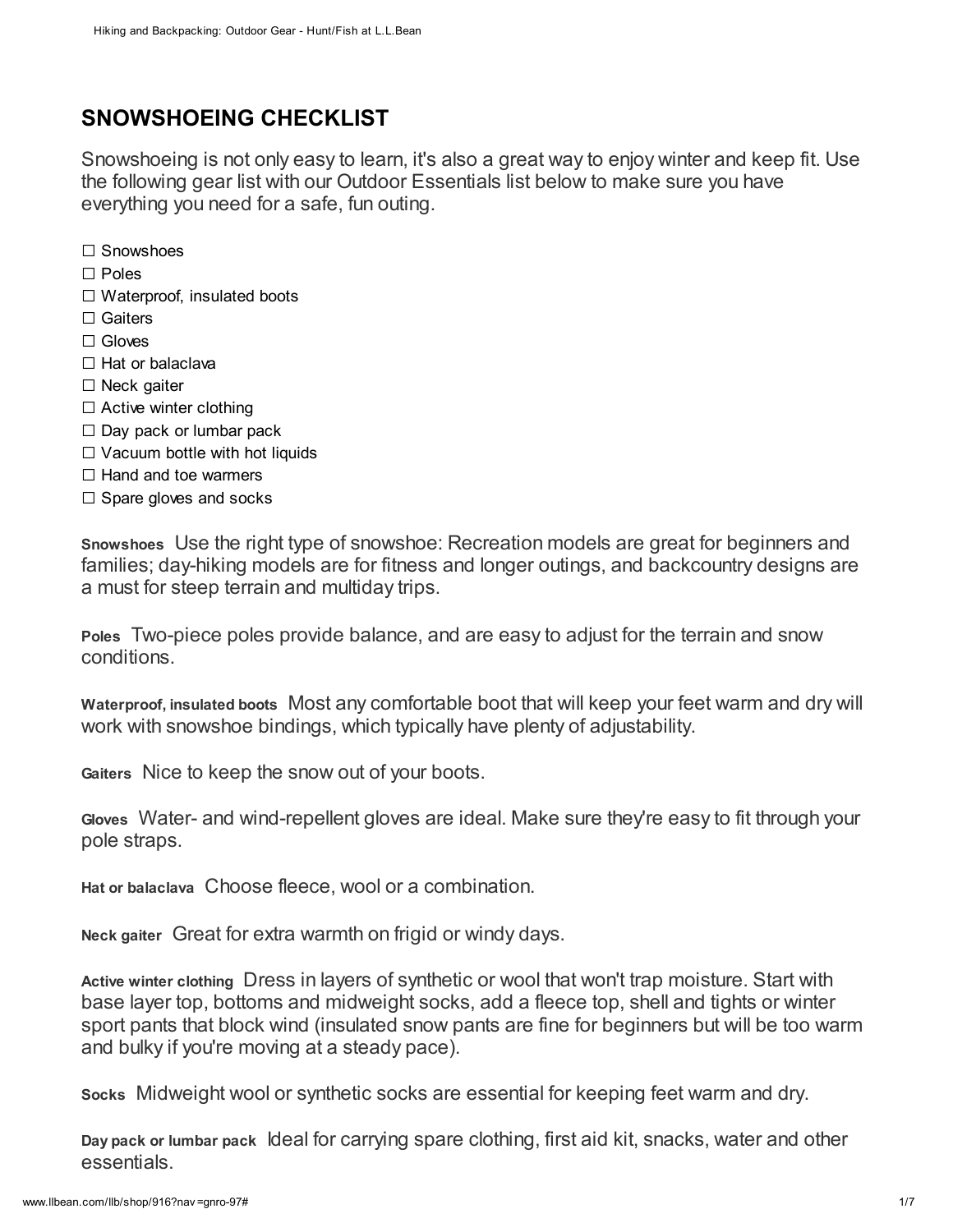Vacuum bottle with hot liquids A great way to warm up and hydrate after a winter outing, and important if you end up staying out longer than expected.

Hand and toe warmers Tuck into gloves and ski boots for extra warmth in very cold weather.

Spare gloves and socks Keep these in your pack in case yours get soaked.

#### Before you go:

Check the weather forecast. Leave a trip itinerary with family or friends.

## OUTDOOR ESSENTIALS

Whether heading outdoors for a few hours or a few days, L.L.Bean strongly recommends having these essential items with you at all times:

- □ Water
- □ Food
- □ Map and compass/GPS
- $\square$  Lighting (headlamp, flashlights, lanterns)
- $\square$  Fire starter
- $\square$  Sun protection apparel
- $\square$  Sun protection lotion
- □ Sunglasses
- $\square$  First aid kit
- $\square$  Men's warm clothing and rain gear
- $\square$  Women's warm clothing and rain gear
- □ Knife/multitool
- $\square$  Cell phone
- □ Repair kit

Water Use these minimum guidelines to ensure you stay hydrated: one quart for a couple of hours, two quarts for four hours and four to six quarts for a daylong hike. Make sure you are well hydrated before your hike. Drink early and often. Bringing a water treatment system along to treat any water needed beyond two quarts will help save weight. All water found on the trail should be treated.

Food Next to staying hydrated, keeping "fueled" is crucial to safely enjoying your adventures. Regular small snacks keep your energy going throughout the day. Before heading out, eat foods that are rich in calories and that take a while to digest. On the trail, eat sports bars and gorp ("good old raisins and peanuts" &ndash often supplemented with chocolate) to provide quick energy throughout the day.

Map and compass/GPS Always carry a detailed topographic map of the area you are visiting. An updated trail guide or description will help you stay on the right trail. Your compass can be a simple dial style, although one with a base plate is quite helpful when using with the map. GPS units are helpful but you must know how to use your map and compass should the GPS fail. Always carry spare batteries for your GPS.

www.llbean.com/llb/shop/916?nav =gnro-97# 2/7 Lighting Always carry a headlamp on a hike in case you stay out longer than planned. Hiking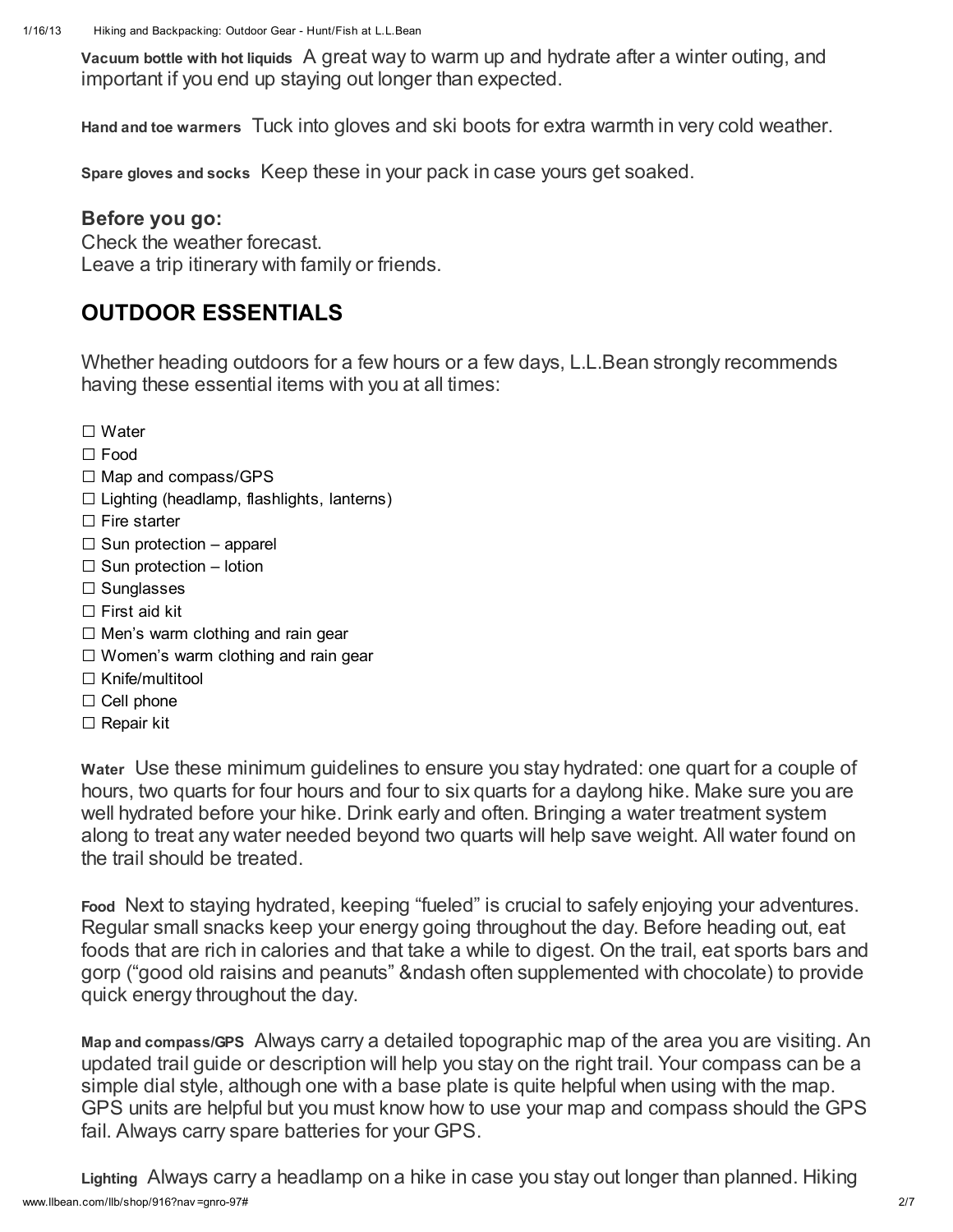in the dark without a light can be very dangerous. Always have spare batteries and a backup light. For the campsite, it's a good idea to have a lantern or flashight.

Fire starter kit This is necessary for starting your stove to cook or in an emergency when starting a fire is critical to stay warm. Your kit should include waterproof matches with striker in a waterproof container and fire starter such as candles or steel strikers that work when wet and produce a high-temperature spark. A small amount of tinder kept in a waterproof container is also helpful. Dryer lint, wax-soaked cotton balls and wood shavings are three examples of good tinder.

Sun protection – apparel Sun-blocking apparel is a convenient way to protect yourself from the sun. It won't wear off during the day like lotion. We offer a comprehensive assortment of sun blocking apparel, including hats, shirts and pants.

Sun protection – lotion Waterproof sunscreen is key. Apply before you head out and reapply a couple of times according to directions. SPF lip balm is also recommended.

Sunglasses Sunglasses and a brimmed hat will protect your eyes and help keep you comfortable.

First aid kit We offer several good first aid kits that pack small if you don't want to make your own. We recommend a supplemental blister kit with moleskin and blister-specific adhesive strips, as this is one of the more common outdoor issues. Also, make sure members of your group have all their required prescriptions.

Warm clothing and rain gear Pack the layers you would need to survive the night in the worst possible weather for the location and season. This may be as simple as a raincoat for a sudden summer thunderstorm to several layers and a waterproof jacket and pants for a winter adventure. All base layers should be synthetic or wool.

Knife/multitool From cutting off the end of an errant strap, to making a fuzz stick for fire starting, a knife has lots of uses on the trail. A multitool with small scissors, tweezers, screwdrivers, etc., solves even more problems.

Cell phone A fully charged cell phone can be a great way to get help in an emergency situation, but you may not have service in remote areas. Don't rely on a cell phone as a substitute for being prepared.

Repair kit Handy field repair items include duct tape, nylon repair tape, wire ties, safety pins and parachute cord. A needle and thread is also good to have for a quick fix. A space blanket or small section of poly can be used in a pinch for an emergency shelter.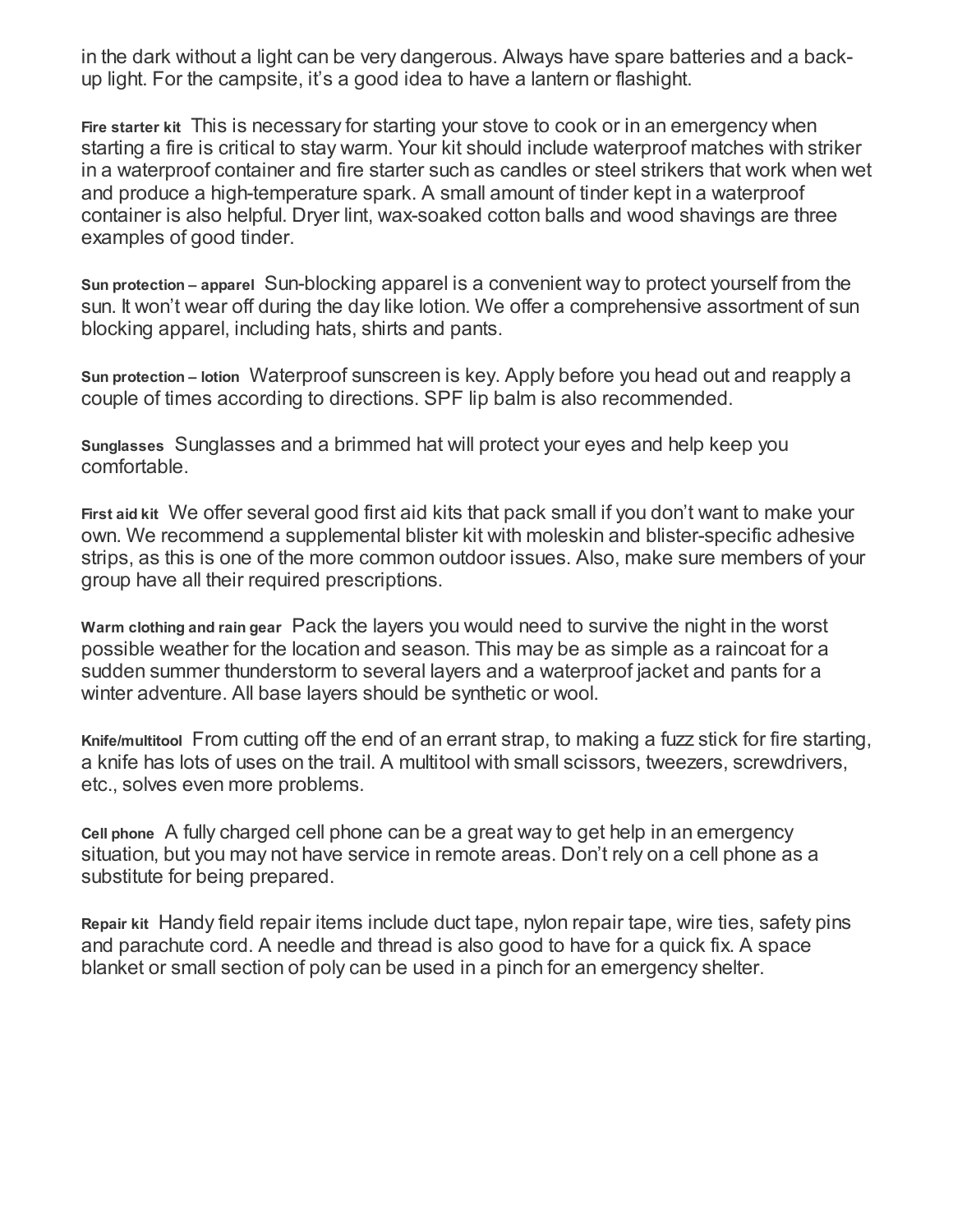# SNOWSHOEING CHECKLIST

Snowshoeing is not only easy to learn, it's also a great way to enjoy winter and keep fit. Use the following gear list with our Outdoor Essentials list below to make sure you have everything you need for a safe, fun outing.

□ Snowshoes

- □ Poles
- □ Waterproof, insulated boots
- □ Gaiters
- □ Gloves
- $\square$  Hat or balaclava
- □ Neck gaiter
- $\square$  Active winter clothing
- $\square$  Day pack or lumbar pack
- $\Box$  Vacuum bottle with hot liquids
- $\Box$  Hand and toe warmers
- $\Box$  Spare gloves and socks

Snowshoes Use the right type of snowshoe: Recreation models are great for beginners and families; day-hiking models are for fitness and longer outings, and backcountry designs are a must for steep terrain and multiday trips.

Poles Two-piece poles provide balance, and are easy to adjust for the terrain and snow conditions.

Waterproof, insulated boots Most any comfortable boot that will keep your feet warm and dry will work with snowshoe bindings, which typically have plenty of adjustability.

Gaiters Nice to keep the snow out of your boots.

Gloves Water- and wind-repellent gloves are ideal. Make sure they're easy to fit through your pole straps.

Hat or balaclava Choose fleece, wool or a combination.

Neck gaiter Great for extra warmth on frigid or windy days.

Active winter clothing Dress in layers of synthetic or wool that won't trap moisture. Start with base layer top, bottoms and midweight socks, add a fleece top, shell and tights or winter sport pants that block wind (insulated snow pants are fine for beginners but will be too warm and bulky if you're moving at a steady pace).

Socks Midweight wool or synthetic socks are essential for keeping feet warm and dry.

Day pack or lumbar pack Ideal for carrying spare clothing, first aid kit, snacks, water and other essentials.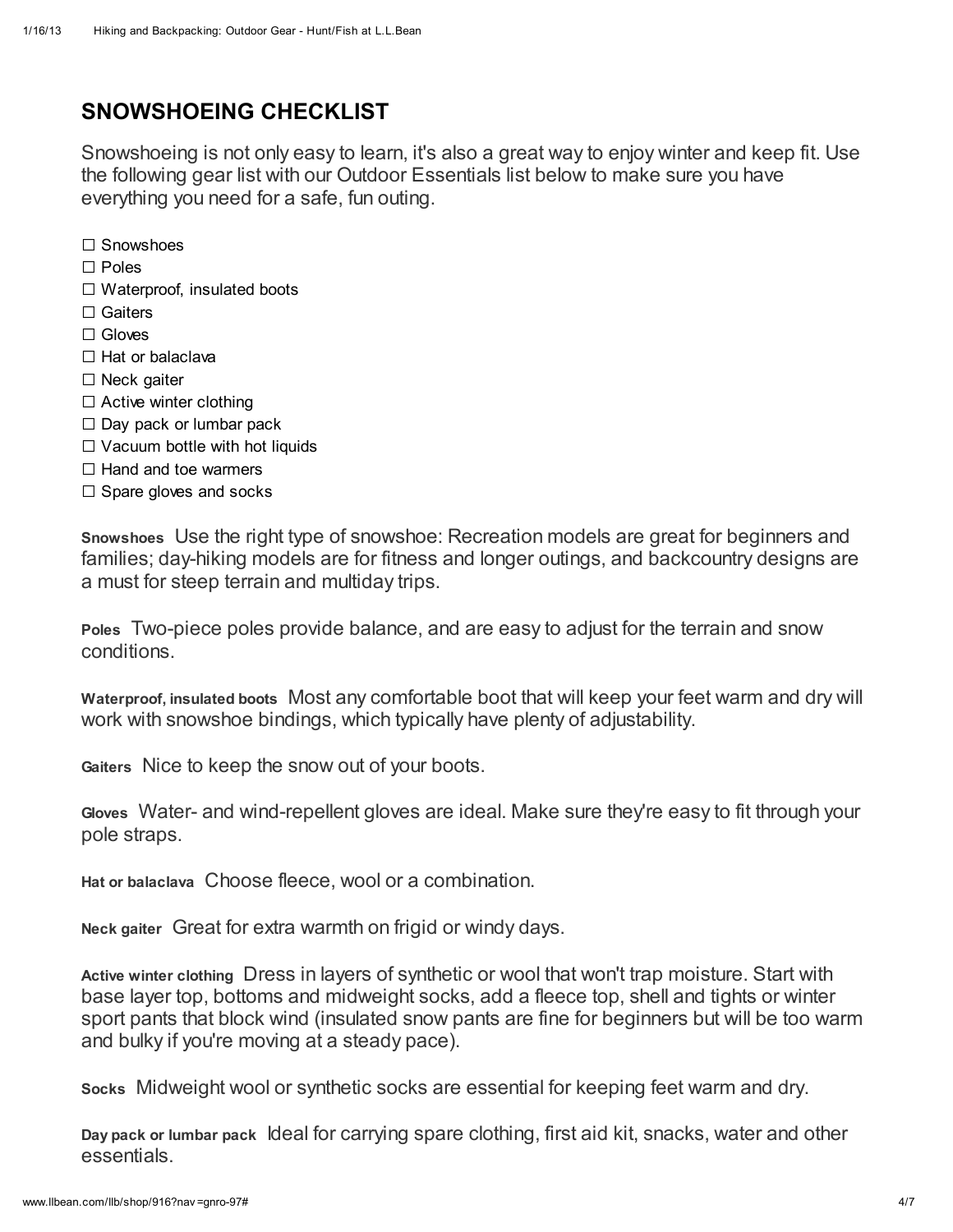Vacuum bottle with hot liquids A great way to warm up and hydrate after a winter outing, and important if you end up staying out longer than expected.

Hand and toe warmers Tuck into gloves and ski boots for extra warmth in very cold weather.

Spare gloves and socks Keep these in your pack in case yours get soaked.

#### Before you go:

Check the weather forecast. Leave a trip itinerary with family or friends.

## OUTDOOR ESSENTIALS

Whether heading outdoors for a few hours or a few days, L.L.Bean strongly recommends having these essential items with you at all times:

- □ Water
- □ Food
- □ Map and compass/GPS
- $\square$  Lighting (headlamp, flashlights, lanterns)
- $\square$  Fire starter
- $\square$  Sun protection apparel
- $\square$  Sun protection lotion
- □ Sunglasses
- $\square$  First aid kit
- $\square$  Men's warm clothing and rain gear
- $\square$  Women's warm clothing and rain gear
- □ Knife/multitool
- $\square$  Cell phone
- □ Repair kit

Water Use these minimum guidelines to ensure you stay hydrated: one quart for a couple of hours, two quarts for four hours and four to six quarts for a daylong hike. Make sure you are well hydrated before your hike. Drink early and often. Bringing a water treatment system along to treat any water needed beyond two quarts will help save weight. All water found on the trail should be treated.

Food Next to staying hydrated, keeping "fueled" is crucial to safely enjoying your adventures. Regular small snacks keep your energy going throughout the day. Before heading out, eat foods that are rich in calories and that take a while to digest. On the trail, eat sports bars and gorp ("good old raisins and peanuts" &ndash often supplemented with chocolate) to provide quick energy throughout the day.

Map and compass/GPS Always carry a detailed topographic map of the area you are visiting. An updated trail guide or description will help you stay on the right trail. Your compass can be a simple dial style, although one with a base plate is quite helpful when using with the map. GPS units are helpful but you must know how to use your map and compass should the GPS fail. Always carry spare batteries for your GPS.

www.llbean.com/llb/shop/916?nav =gnro-97# 5/7 Lighting Always carry a headlamp on a hike in case you stay out longer than planned. Hiking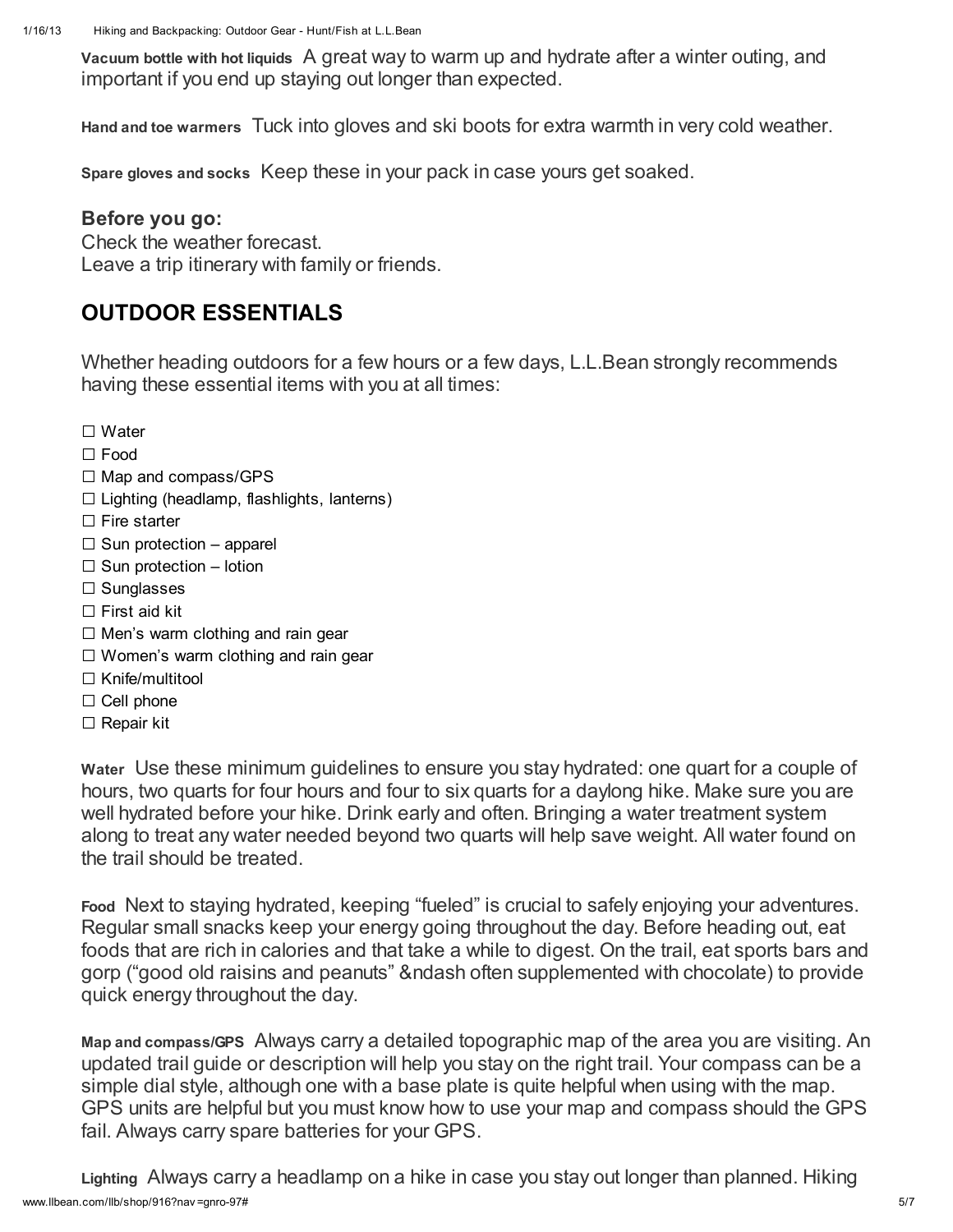1/16/13 Hiking and Backpacking: Outdoor Gear - Hunt/Fish at L.L.Bean

in the dark without a light can be very dangerous. Always have spare batteries and a backup light. For the campsite, it's a good idea to have a lantern or flashight.

Fire starter kit This is necessary for starting your stove to cook or in an emergency when starting a fire is critical to stay warm. Your kit should include waterproof matches with striker in a waterproof container and fire starter such as candles or steel strikers that work when wet and produce a high-temperature spark. A small amount of tinder kept in a waterproof container is also helpful. Dryer lint, wax-soaked cotton balls and wood shavings are three examples of good tinder.

Sun protection – apparel Sun-blocking apparel is a convenient way to protect yourself from the sun. It won't wear off during the day like lotion. We offer a comprehensive assortment of sun blocking apparel, including hats, shirts and pants.

Sun protection – lotion Waterproof sunscreen is key. Apply before you head out and reapply a couple of times according to directions. SPF lip balm is also recommended.

Sunglasses Sunglasses and a brimmed hat will protect your eyes and help keep you comfortable.

First aid kit We offer several good first aid kits that pack small if you don't want to make your own. We recommend a supplemental blister kit with moleskin and blister-specific adhesive strips, as this is one of the more common outdoor issues. Also, make sure members of your group have all their required prescriptions.

Warm clothing and rain gear Pack the layers you would need to survive the night in the worst possible weather for the location and season. This may be as simple as a raincoat for a sudden summer thunderstorm to several layers and a waterproof jacket and pants for a winter adventure. All base layers should be synthetic or wool.

Knife/multitool From cutting off the end of an errant strap, to making a fuzz stick for fire starting, a knife has lots of uses on the trail. A multitool with small scissors, tweezers, screwdrivers, etc., solves even more problems.

Cell phone A fully charged cell phone can be a great way to get help in an emergency situation, but you may not have service in remote areas. Don't rely on a cell phone as a substitute for being prepared.

Repair kit Handy field repair items include duct tape, nylon repair tape, wire ties, safety pins and parachute cord. A needle and thread is also good to have for a quick fix. A space blanket or small section of poly can be used in a pinch for an emergency shelter.